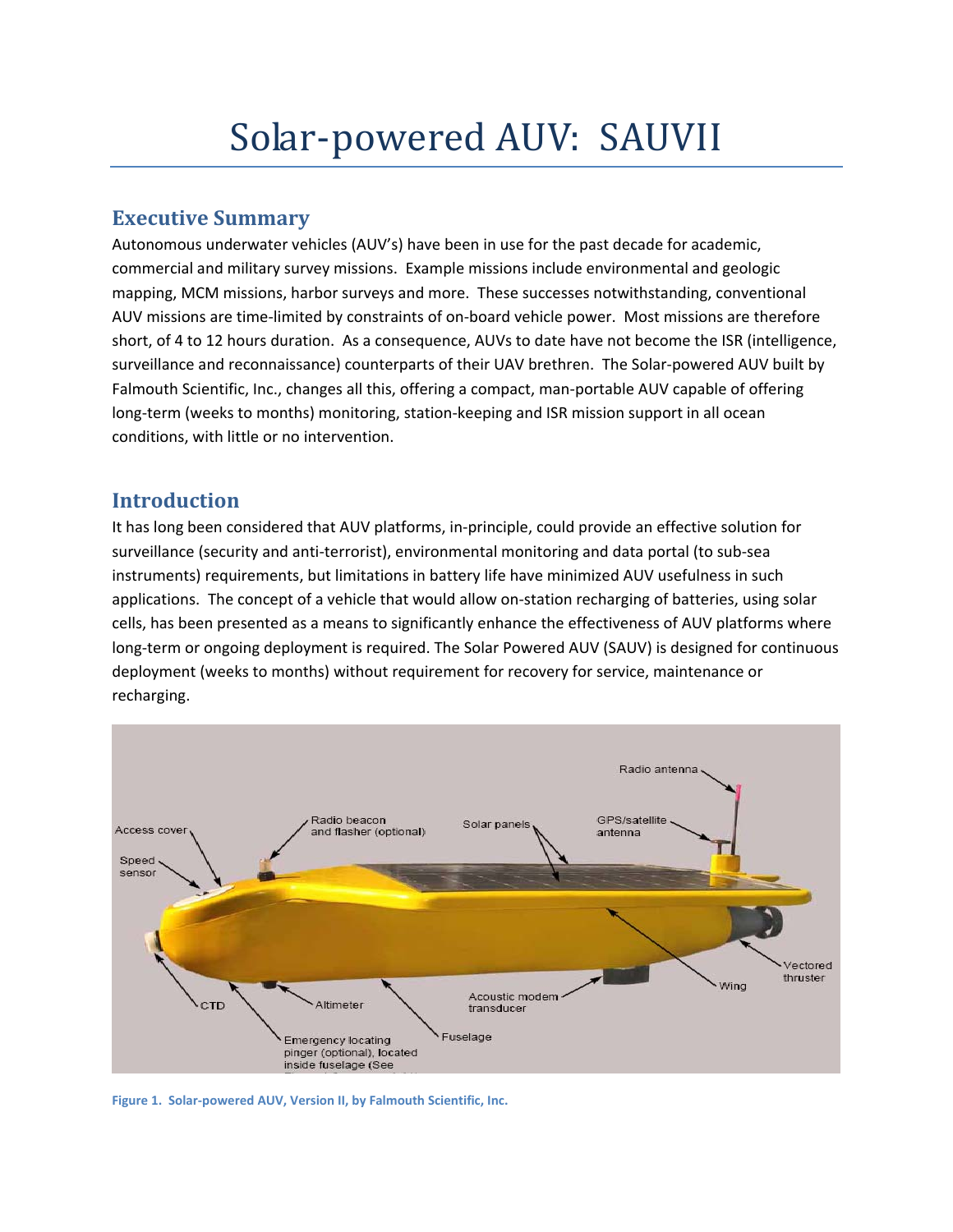The SAUV is designed as a multi-mission platform to allow payload configuration by the end-user to

optimize the SAUV for coastal/harbor monitoring, data portal (to moored sub‐surface instruments) applications, or any other application where long‐ term deployment is required. The SAUV is designed to reside on the surface while recharging batteries and then to execute its programmed mission. While on the surface the SAUV is designed to communicate via Iridium® satellite or RF communications link to upload collected data and to allow reprogramming of mission profiles. A bi‐directional acoustic link provides for data acquisition from sub‐sea instrumentation.

The vehicle can be pre‐programmed to submerge to depths down to 500 meters, to transit to designated waypoints, or to operate on the surface during conditions suitable for battery charging via solar energy input.

A block diagram of the system architecture is shown below in Figure 2.



The SAUV II system functional capabilities include:

- Operate autonomously at sea for extended periods of time from weeks to months. Typical missions require operation at night and solar energy charging of batteries during daytime.
- Communicate with a remote operator on a daily basis via Satellite phone, RF radio, or acoustic telemetry.
- Recharge batteries daily using solar panels to convert solar energy to electrical energy.
- Operate at depths to 500 meters.
- Operate at speeds up to about 3 knots.
- Battery system provides a total capacity of about 2.4 KWhrs.
- Acoustic altimeter capable of 100 meter altitude tracking and depth sensor to 500 meters.
- Capability to acquire GPS updates when on the ocean surface. Capability to compute SAUV position at all times using GPS when on surface and dead reckoning when submerged.
- Capability to maintain fixed depth and fixed altitude and to smoothly vary depth or altitude profile.
- Capability of navigating between waypoints (latitude and longitude).
- Capability to log and upload all sensor data correlated in time and SAUV geodetic position.
- Provide sufficient volume, power, interfaces, and software hooks for end user payload sensors.
- Allow user to program missions easily using a Laptop PC. Allow user to checkout basic operation of SAUV system in the lab or aboard ship using the Laptop PC.
- Provide for graphical display of mission and payload sensor data on Laptop PC.